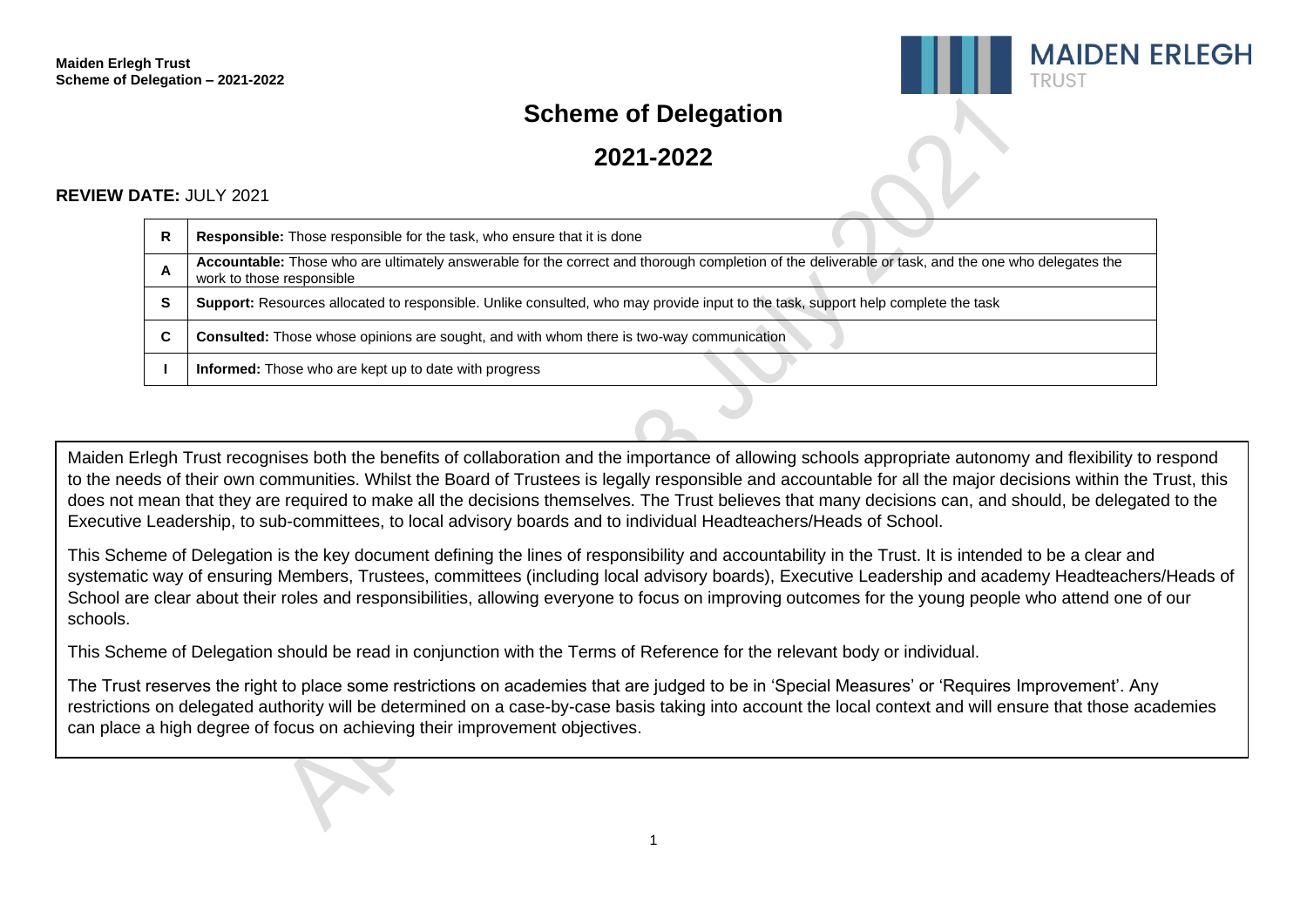$\overline{\phantom{0}}$ 



| No   | <b>Task</b>                                                        | <b>Members</b> | <b>Trust Board</b> | <b>Executive</b><br>(CEO/CFOO) | Finance &<br><b>Operations</b> | <b>Educational</b><br><b>Standards</b> | <b>Culture and</b><br><b>Environment</b> | <b>Audit &amp; Risk</b> | Local<br><b>Advisory</b><br><b>Board</b> | <b>EHT/HT/HOS</b> |
|------|--------------------------------------------------------------------|----------------|--------------------|--------------------------------|--------------------------------|----------------------------------------|------------------------------------------|-------------------------|------------------------------------------|-------------------|
| 1.0  | <b>GOVERNANCE</b>                                                  |                |                    |                                |                                |                                        |                                          |                         |                                          |                   |
| 1.1  | Appointment and Removal of Members                                 | A/R            |                    |                                |                                |                                        |                                          |                         |                                          |                   |
| 1.2  | Appointment and Removal of Foundation Trustees                     | A/R            |                    |                                |                                |                                        |                                          |                         |                                          |                   |
| 1.3  | Appointment and Removal of Co-opted Trustees                       |                | $\overline{A/R}$   |                                |                                |                                        |                                          |                         |                                          |                   |
| 1.4  | Appointment of the Chair of Trust Board                            |                | $\overline{A/R}$   |                                |                                |                                        |                                          |                         |                                          |                   |
|      | Removal of the Chair of the Trust Board                            | A              | $\mathsf{R}$       |                                |                                |                                        |                                          |                         |                                          |                   |
| 1.5  | Appointment and Removal of the Vice Chair of Trust<br><b>Board</b> |                | A/R                |                                |                                |                                        |                                          |                         |                                          |                   |
| 1.6  | Appointment and Removal of the Clerk to the Trust<br>Board         |                | A                  | R                              |                                |                                        |                                          |                         |                                          |                   |
| 1.7  | Establishment of a Local Advisory Board (LAB/LTB)                  |                | A/R                |                                |                                |                                        |                                          |                         |                                          |                   |
| 1.8  | Appointment and Removal of LAB/LTB Chair                           |                | A/R                |                                |                                |                                        |                                          |                         | $\mathbf{C}$                             |                   |
|      | <b>Establishment of Trust Committees</b>                           |                | $\overline{A/R}$   |                                |                                |                                        |                                          |                         |                                          |                   |
| 1.11 | Appointment of Trust Committee Chair                               |                | $\overline{A/R}$   |                                |                                |                                        |                                          |                         |                                          |                   |
|      | Removal of Trust Committee Chair                                   |                | A/R                |                                |                                |                                        |                                          |                         |                                          |                   |
| 1.12 | Appointment and Removal of Trust Committee                         |                | A                  |                                |                                |                                        |                                          |                         |                                          |                   |
|      | members                                                            |                |                    |                                |                                |                                        |                                          |                         |                                          |                   |
| 1.13 | Appointment and Removal of Clerk to Committees                     |                |                    | A/R                            |                                |                                        |                                          |                         |                                          |                   |
| 1.14 | Establishment of LAB Champion Roles                                |                | $\blacktriangle$   |                                |                                |                                        |                                          |                         | R                                        |                   |
| 1.15 | Appointment of LAB Champions                                       |                |                    |                                |                                |                                        |                                          |                         | A/R                                      | C                 |
| 1.16 | Annual calendar of Trust Board and Committee<br>meetings           |                | A                  | R                              | C                              | $\mathbf c$                            | C                                        | C                       |                                          |                   |
| 1.17 | Agree annual cycle of business for Trust Board                     |                | A/R                |                                |                                |                                        |                                          |                         |                                          |                   |
| 1.18 | Agree annual cycle of business for Committees                      |                | A                  | C                              | R                              | $\mathsf{R}$                           | R                                        | R                       |                                          |                   |
| 1.19 | Agree annual cycle of business for LAB/LTB                         |                | A                  | C                              |                                |                                        |                                          |                         | R                                        | C                 |
| 1.21 | Amendment of the Articles of Association                           | $\overline{A}$ | $\mathsf{R}$       | C                              |                                |                                        |                                          |                         |                                          |                   |
| 1.22 | Approval of the governance structure of the Trust                  |                | A/R                | $\overline{\mathbf{c}}$        |                                |                                        |                                          |                         | $\mathbf{C}$                             |                   |
| 1.23 | Approve Scheme of Delegation                                       |                | A/R                | $\overline{\mathbf{c}}$        |                                |                                        |                                          |                         |                                          |                   |
| 1.24 | Approve Financial Delegation and Authorisation Limits              |                | A/R                | C                              |                                |                                        |                                          |                         |                                          |                   |
| 1.25 | Approve Board and Committee Terms of Reference                     |                | A                  | R                              | $\mathbf c$                    | $\mathbf c$                            | $\mathbf c$                              | $\mathbf c$             |                                          |                   |
| 1.26 | Conduct annual Trustee and LAB members skills audit                |                | A                  | R                              | $\mathbf{C}$                   | $\mathbf c$                            | $\mathbf{C}$                             | C                       | $\mathbf{C}$                             |                   |
| 1.27 | Annual self-review of Board and Committee                          |                |                    | R                              | $\mathbf c$                    | $\mathbf{C}$                           | $\mathbf C$                              | $\mathbf{C}$            | $\mathbf{C}$                             |                   |
|      | performance                                                        |                | A                  |                                |                                |                                        |                                          |                         |                                          |                   |
| 1.28 | Succession Planning (Governance)                                   |                | A/R                |                                |                                |                                        |                                          |                         | $\mathbf{C}$                             |                   |
| 1.29 | Ensure published governance details are correct (GIAS)             |                | A                  | R                              |                                |                                        |                                          |                         |                                          |                   |
| 1.30 | Register of business and pecuniary interests published             |                | A                  | $\overline{\mathsf{R}}$        | C                              | $\mathbf{C}$                           | $\mathbf C$                              | $\mathbf{C}$            | $\mathbf{C}$                             |                   |
| 1.31 | <b>Related Party Transactions reported to ESFA</b>                 |                | A                  | R                              |                                |                                        |                                          |                         |                                          |                   |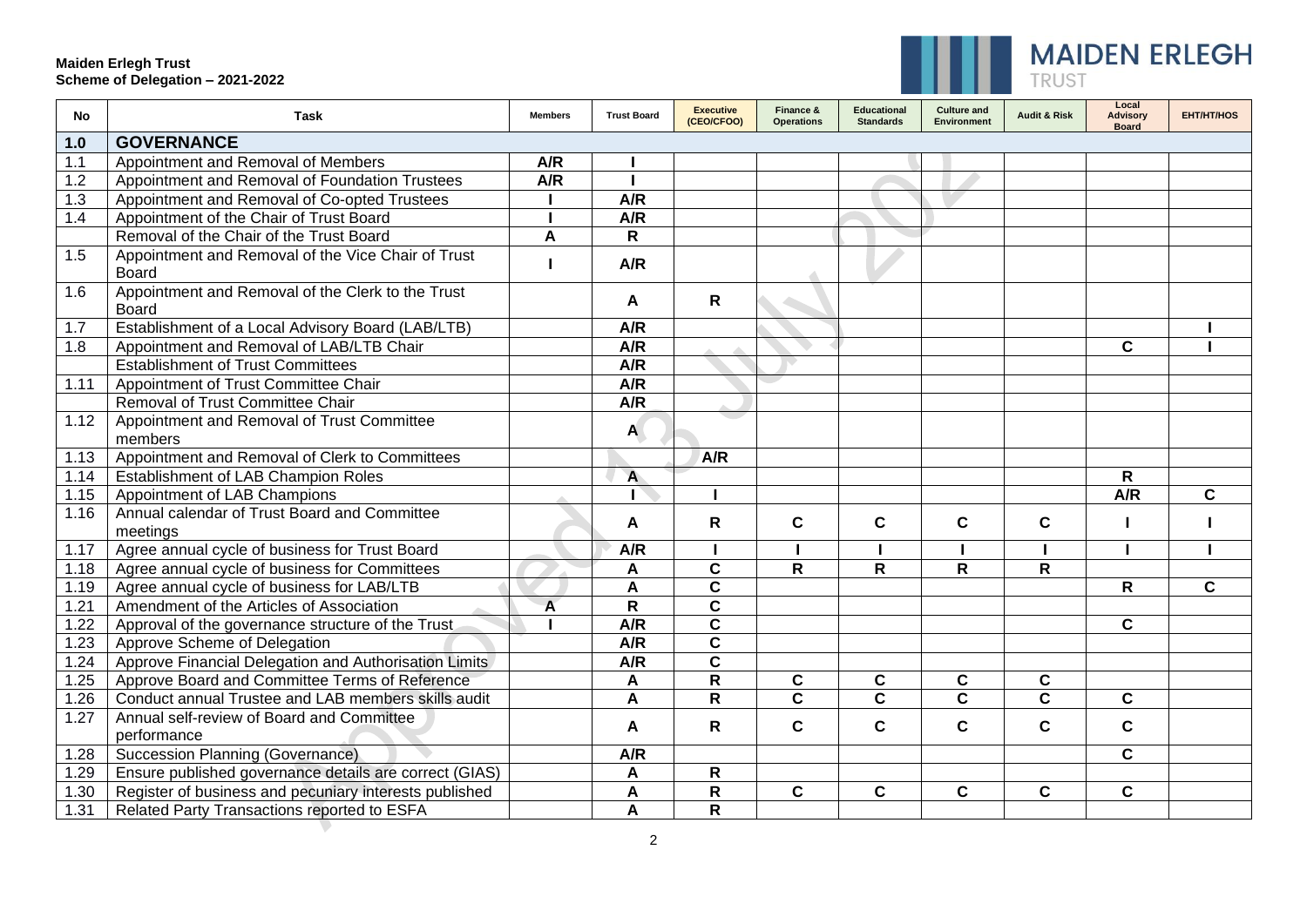

| 1.32 | Annual report to Members on performance of the Trust |  |  |  |  |  |
|------|------------------------------------------------------|--|--|--|--|--|
| .33  | Preparation of committee reports for the Trust Board |  |  |  |  |  |
| 1.34 | Appointment and Removal of External Auditor          |  |  |  |  |  |
| .35  | Appointment and Removal of Internal Auditor          |  |  |  |  |  |
| 1.36 | Plan and agree programme of internal audit           |  |  |  |  |  |
| 1.37 | Response to the Audit Management Letter              |  |  |  |  |  |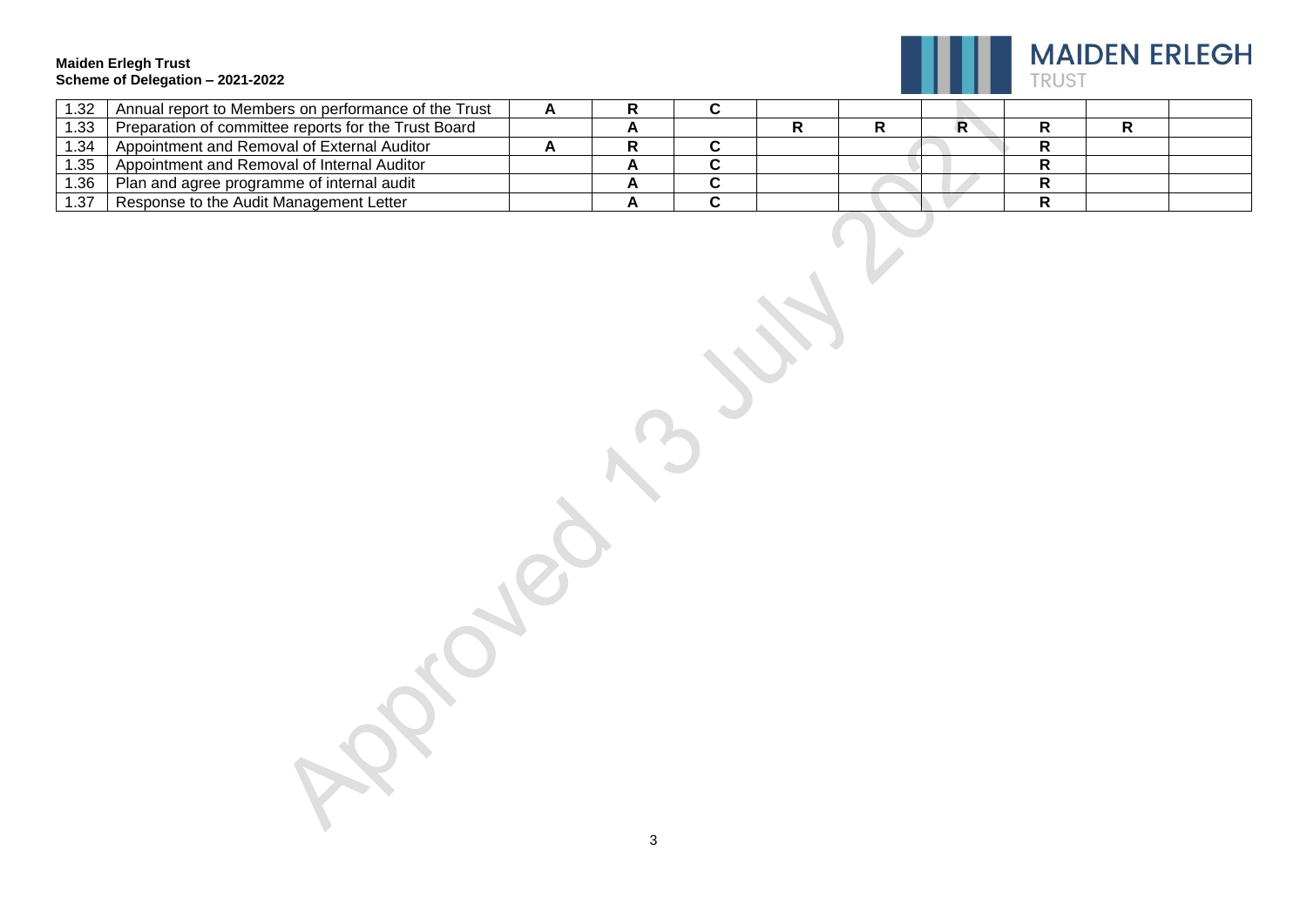

| <b>No</b> | <b>Task</b>                                                                                                  | <b>Members</b> | <b>Trust Board</b> | <b>Executive</b><br>(CEO/CFOO) | Finance &<br><b>Operations</b> | <b>Educational</b><br><b>Standards</b> | <b>Culture and</b><br>Environment | <b>Audit &amp; Risk</b> | <b>Local Advisory</b><br><b>Board</b> | <b>EHT/HT/HOS</b> |
|-----------|--------------------------------------------------------------------------------------------------------------|----------------|--------------------|--------------------------------|--------------------------------|----------------------------------------|-----------------------------------|-------------------------|---------------------------------------|-------------------|
| 2.0       | <b>STRATEGIC</b>                                                                                             |                |                    |                                |                                |                                        |                                   |                         |                                       |                   |
| 2.1       | Determine policies that reflect the Trust's ethos and<br>values                                              |                | A                  | $\mathsf{R}$                   |                                |                                        |                                   |                         |                                       |                   |
| 2.2       | Determine school level guidance documents, policies,<br>annexes to Trust policies showing local arrangements |                |                    | C                              |                                |                                        |                                   |                         | A                                     |                   |
| 2.3       | Approve new academies to join the Trust                                                                      |                | A/R                | C                              |                                |                                        |                                   |                         |                                       |                   |
|           | Approve re-brokerage of academies to a new Trust                                                             |                | A/R                | C                              |                                |                                        |                                   |                         |                                       |                   |
|           | Approve formal Trust Partnerships                                                                            |                | A/R                | C                              |                                |                                        |                                   |                         |                                       |                   |
| 2.4       | Change of Academy Age Range                                                                                  |                | A                  | R                              |                                |                                        |                                   |                         | C                                     | C                 |
| 2.5       | Change of Academy PAN                                                                                        |                | A                  | R                              |                                |                                        |                                   |                         |                                       | C                 |
| 2.6       | Extension of Academy provision (e.g. SEN Provision)                                                          |                | A/R                | C                              |                                |                                        |                                   |                         | U.                                    | C                 |
| 2.7       | Agree Trust Strategic Plan, key priorities and key<br>performance indicators (KPIs)                          |                | A                  | R                              |                                |                                        |                                   |                         |                                       |                   |
| 2.8       | Termly Review of Risk Register                                                                               |                | A                  | C                              |                                |                                        |                                   | R                       |                                       |                   |
| 2.9       | Development of Marketing and Communications<br>strategy                                                      |                |                    | A/R                            |                                |                                        |                                   |                         |                                       |                   |
|           | Agree Maiden Erlegh Institute Strategic Plan, and<br>performance review                                      |                |                    | A/R                            |                                |                                        |                                   |                         |                                       |                   |

CLOUD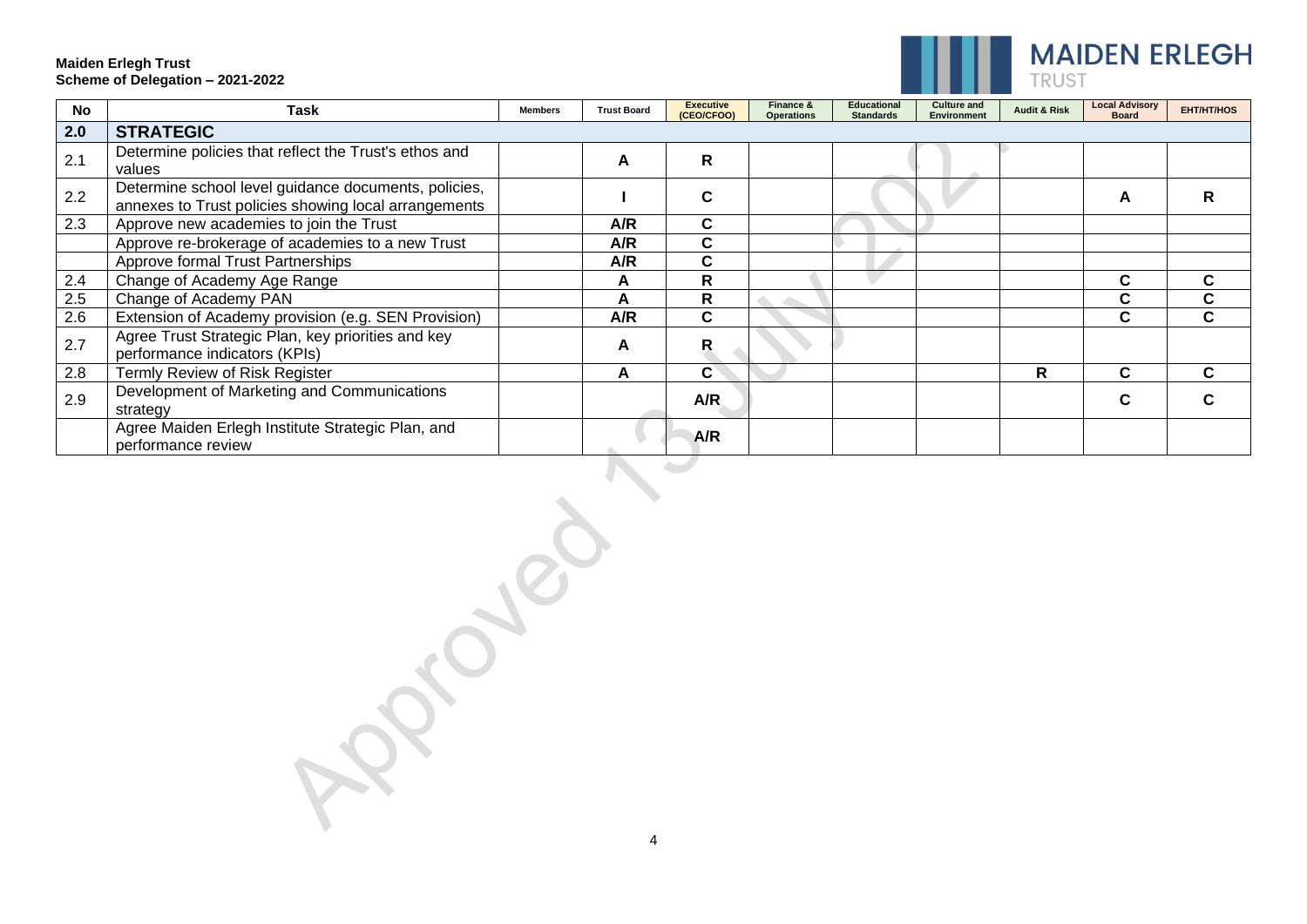

| No               | <b>Task</b>                                                                                                         | <b>Members</b> | <b>Trust Board</b> | <b>Executive</b><br>(CEO/CFOO) | Finance &<br><b>Operations</b> | <b>Educational</b><br><b>Standards</b> | <b>Culture and</b><br><b>Environment</b> | <b>Audit &amp; Risk</b> | <b>Local Advisory</b><br><b>Board</b> | <b>EHT/HT/HOS</b> |
|------------------|---------------------------------------------------------------------------------------------------------------------|----------------|--------------------|--------------------------------|--------------------------------|----------------------------------------|------------------------------------------|-------------------------|---------------------------------------|-------------------|
| 3.0              | PERFORMANCE, CURRICULUM AND TEACHING                                                                                |                |                    |                                |                                |                                        |                                          |                         |                                       |                   |
| 3.1              | Approval and monitoring targets for pupil/student<br>attendance, behaviour, bullying & harassment.                  |                | A                  | R                              |                                |                                        | C                                        |                         | C                                     | C                 |
| $\overline{3.2}$ | Approval and monitoring of school targets for quality<br>of education (including destinations).                     |                | A                  | R                              |                                |                                        |                                          |                         | C                                     | C                 |
| 3.3              | Approval and monitoring of targets for student and<br>staff wellbeing                                               |                | A                  | R                              |                                | С                                      | C                                        | C                       | C                                     | C                 |
| 3.4              | Approval of School Improvement Plans                                                                                |                | $\mathsf{R}$       | A                              |                                | $\mathbf{C}$                           | C                                        |                         | C                                     | C.                |
| 3.5              | Approval of Pupil Premium and Sports Grant Plans<br>and Impact Evaluations                                          |                |                    | C                              |                                |                                        |                                          |                         | A                                     | R                 |
| 3.6              | Approval of Trust curriculum vision & intent statement.                                                             |                |                    | $\mathsf{R}$                   |                                | А                                      | Α                                        |                         | C                                     | C.                |
| 3.7              | Approval of school curriculum intent statements and<br>implementation plans (eg: schemes of work and<br>assessment) |                |                    |                                |                                |                                        |                                          |                         | A                                     | R                 |
| 3.8              | Approval of term time calendar, holidays and routine<br>CPD days                                                    |                |                    | A                              |                                |                                        |                                          |                         | C                                     | R                 |
| 3.9              | Approval of extra-ordinary school closures                                                                          |                | R                  | C                              |                                |                                        |                                          |                         | C                                     | A                 |
| 3.10             | Approve changes to length of school day                                                                             |                | A/R                | C                              |                                |                                        |                                          |                         | C                                     | C                 |
| 3.12             | Approval of Fixed-term Exclusion                                                                                    |                |                    |                                |                                |                                        |                                          |                         |                                       | A/R               |
| 3.13             | Approval of Permanent Exclusion                                                                                     |                |                    | $\mathbf C$                    |                                |                                        |                                          |                         | А                                     | A/R               |
|                  | Approval of Trust alternatives to exclusion (eg: MM<br>and FTT, MTT)                                                |                |                    | $\mathbf c$                    |                                |                                        |                                          |                         |                                       | A/R               |
| 3.14             | Allocation of places against Admissions Policy                                                                      |                |                    | C                              |                                |                                        |                                          |                         | A                                     | R.                |
| 3.15             | Termly review of the Single Central Record (SCR)                                                                    |                |                    | A                              |                                |                                        |                                          |                         |                                       | R                 |
|                  | Annual Safeguarding Reporting                                                                                       |                |                    | $\mathsf{R}$                   |                                |                                        |                                          |                         |                                       | A                 |

Roch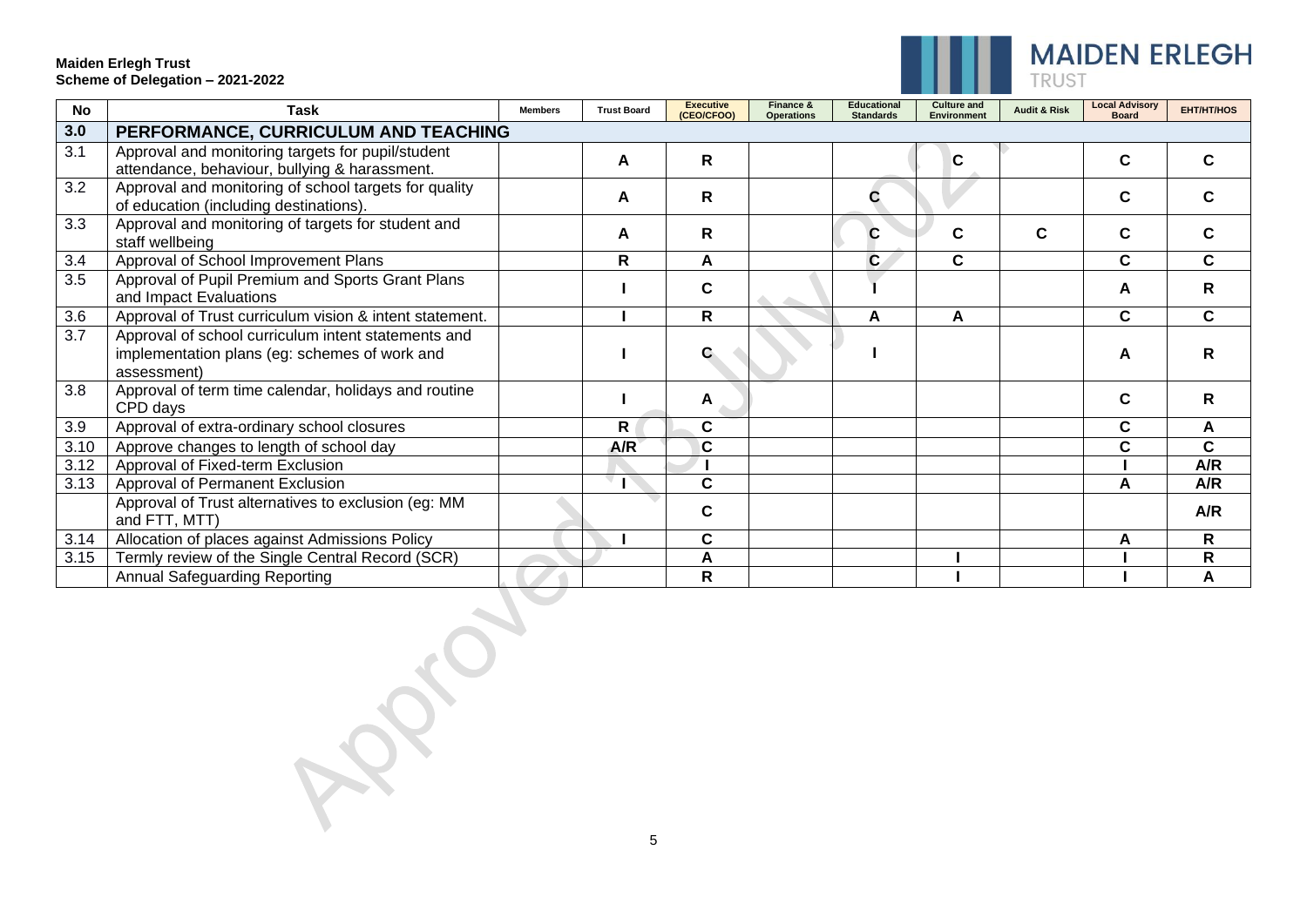

| <b>No</b> | Task                                             | <b>Members</b> | <b>Trust Board</b> | <b>Executive</b><br>(CEO/CFOO) | Finance &<br><b>Operations</b> | <b>Educational</b><br><b>Standards</b> | <b>Culture and</b><br><b>Environment</b> | <b>Audit &amp; Risk</b> | <b>Local Advisory</b><br><b>Board</b> | <b>EHT/HT/HOS</b> |
|-----------|--------------------------------------------------|----------------|--------------------|--------------------------------|--------------------------------|----------------------------------------|------------------------------------------|-------------------------|---------------------------------------|-------------------|
| 4.0       | <b>BUDGET SETTING</b>                            |                |                    |                                |                                |                                        |                                          |                         |                                       |                   |
| 4.1       | Propose Academy Annual Revenue Budget            |                |                    | ◠                              | ~                              |                                        |                                          |                         |                                       |                   |
| 4.2       | Propose Central Services Revenue Budget          |                |                    | R                              | <u>r</u>                       |                                        |                                          |                         |                                       |                   |
| 4.3       | Approve Trust Annual Revenue Budget              |                | -                  | $\ddot{\phantom{1}}$           | n                              |                                        |                                          |                         |                                       |                   |
| 4.4       | Approve Annual Capital Expenditure Budget        |                | <u>r</u>           | ◠                              | n                              |                                        |                                          |                         |                                       |                   |
| 4.8       | Approve use of reserves to cover in-year deficit |                | A/R                | ◠                              | ◠                              |                                        |                                          |                         |                                       |                   |
|           | budget                                           |                |                    |                                | ື                              |                                        |                                          |                         |                                       |                   |
| 4.9       | Approve Topslice methodology                     |                | <u>_</u>           | . .                            |                                |                                        |                                          |                         |                                       |                   |
| 4.10      | Approve GAG Pooling methodology                  |                | n                  | $\overline{\phantom{a}}$       | R                              |                                        |                                          |                         |                                       |                   |

6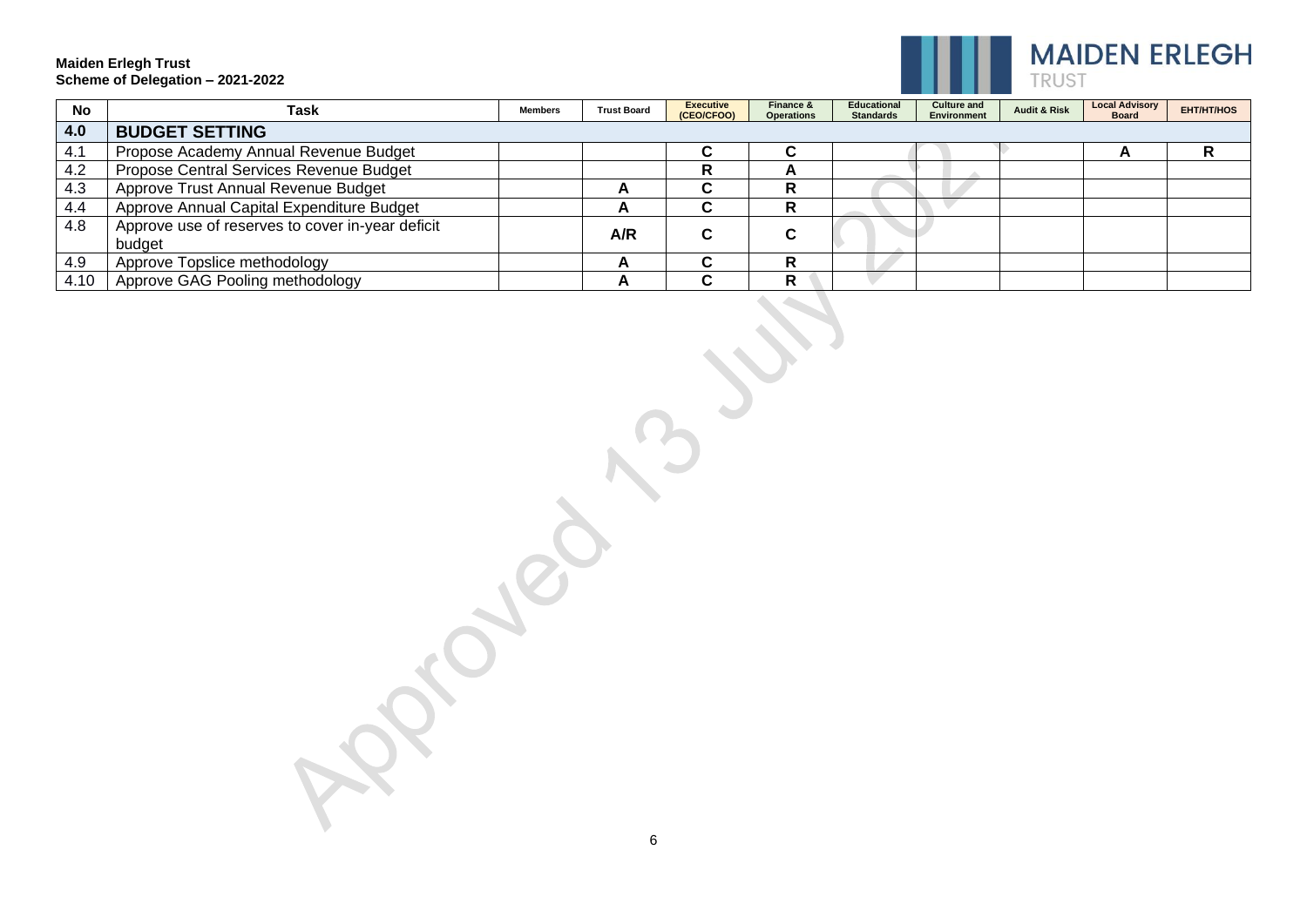

| <b>No</b> | <b>Task</b>                                                                                                                                              | <b>Members</b> | <b>Trust Board</b> | <b>Executive</b><br>(CEO/CFOO) | Finance &<br><b>Operations</b> | <b>Educational</b><br><b>Standards</b> | <b>Culture and</b><br><b>Environment</b> | <b>Audit &amp; Risk</b> | <b>Local Advisory</b><br><b>Board</b> | <b>EHT/HT/HOS</b> |
|-----------|----------------------------------------------------------------------------------------------------------------------------------------------------------|----------------|--------------------|--------------------------------|--------------------------------|----------------------------------------|------------------------------------------|-------------------------|---------------------------------------|-------------------|
| 5.0       | <b>EXPENDITURE</b>                                                                                                                                       |                |                    |                                |                                |                                        |                                          |                         |                                       |                   |
| 5.1       | Non-Staffing Expenditure or Contracts up to £25,000                                                                                                      |                |                    |                                |                                |                                        |                                          |                         |                                       | A/R               |
| 5.2       | Non-Staffing Expenditure or Contracts up to £50,000                                                                                                      |                |                    | A                              |                                |                                        |                                          |                         | $\mathbf c$                           | R                 |
| 5.3       | Non-Staffing Expenditure or Contracts up to £100,000                                                                                                     |                |                    | A/R                            |                                |                                        |                                          |                         | $\mathbf c$                           |                   |
| 5.4       | Non-Staffing Expenditure or Contracts up to £150,000                                                                                                     |                |                    | $\mathsf{R}$                   | A                              |                                        |                                          |                         | $\mathbf{C}$                          |                   |
| 5.5       | Non-Staffing Expenditure or Contracts £150,000+                                                                                                          |                | Α                  | R                              |                                |                                        |                                          |                         | $\mathbf{C}$                          |                   |
| 5.6       | Capital Expenditure within Devolved Capital Budget                                                                                                       |                |                    |                                |                                |                                        |                                          |                         |                                       | A/R               |
|           | Capital Expenditure within SCA Budget                                                                                                                    |                |                    | A/R                            |                                |                                        |                                          |                         |                                       |                   |
|           | Capital Expenditure from Capital Reserve                                                                                                                 |                | А                  | $\mathsf R$                    |                                |                                        |                                          |                         |                                       |                   |
| 5.7       | Conversion of Revenue to Capital                                                                                                                         |                |                    | $\mathsf R$                    | A                              |                                        |                                          |                         |                                       |                   |
| 5.8       | Disposals or write-off of stock, assets or debts up to<br>£5,000                                                                                         |                |                    |                                |                                |                                        |                                          |                         | A                                     | R                 |
| 5.9       | Disposals or write-off of stock, assets or debts -<br>between £5,000 and £45,000 (or >1% of total annual<br>income whichever is smaller)                 |                |                    | $\mathsf{R}$                   | A                              |                                        |                                          |                         |                                       |                   |
| 5.10      | Disposals or write off of stock, assets or debts -<br>£45,000+ (or 1%+ of total annual income whichever is<br>smaller) with prior approval from the ESFA |                | A                  | C                              | R                              |                                        |                                          |                         |                                       |                   |
| 5.11      | Non-Contractual recurring payments to staff $> \pounds 2,000$                                                                                            |                |                    | $\mathsf{A}$                   |                                |                                        |                                          |                         |                                       | R                 |
| 5.12      | Non-Contractual recurring payments to Staff £2,000+                                                                                                      |                |                    | A/R                            |                                |                                        |                                          |                         |                                       |                   |
| 5.13      | Non-Contractual one-off payments to staff £2,000+                                                                                                        |                | A                  | $\mathsf{R}$                   |                                |                                        |                                          |                         |                                       |                   |
| 5.14      | Severance Payments, where a non-contractual<br>termination payment is below £50,000                                                                      |                |                    | A/R                            |                                |                                        |                                          |                         |                                       |                   |
| 5.15      | Severance Payments, where a non-contractual<br>termination payment is above £50,000 with prior<br>approval from the ESFA                                 |                | A                  | $\mathsf{R}$                   |                                |                                        |                                          |                         |                                       |                   |
| 5.16      | Approval of Operating Leases                                                                                                                             |                |                    | A/R                            |                                |                                        |                                          |                         |                                       |                   |
|           | Approval of Finance Leases with prior approval<br>from the ESFA                                                                                          |                | A/R                | $\mathbf c$                    |                                |                                        |                                          |                         |                                       |                   |

HOL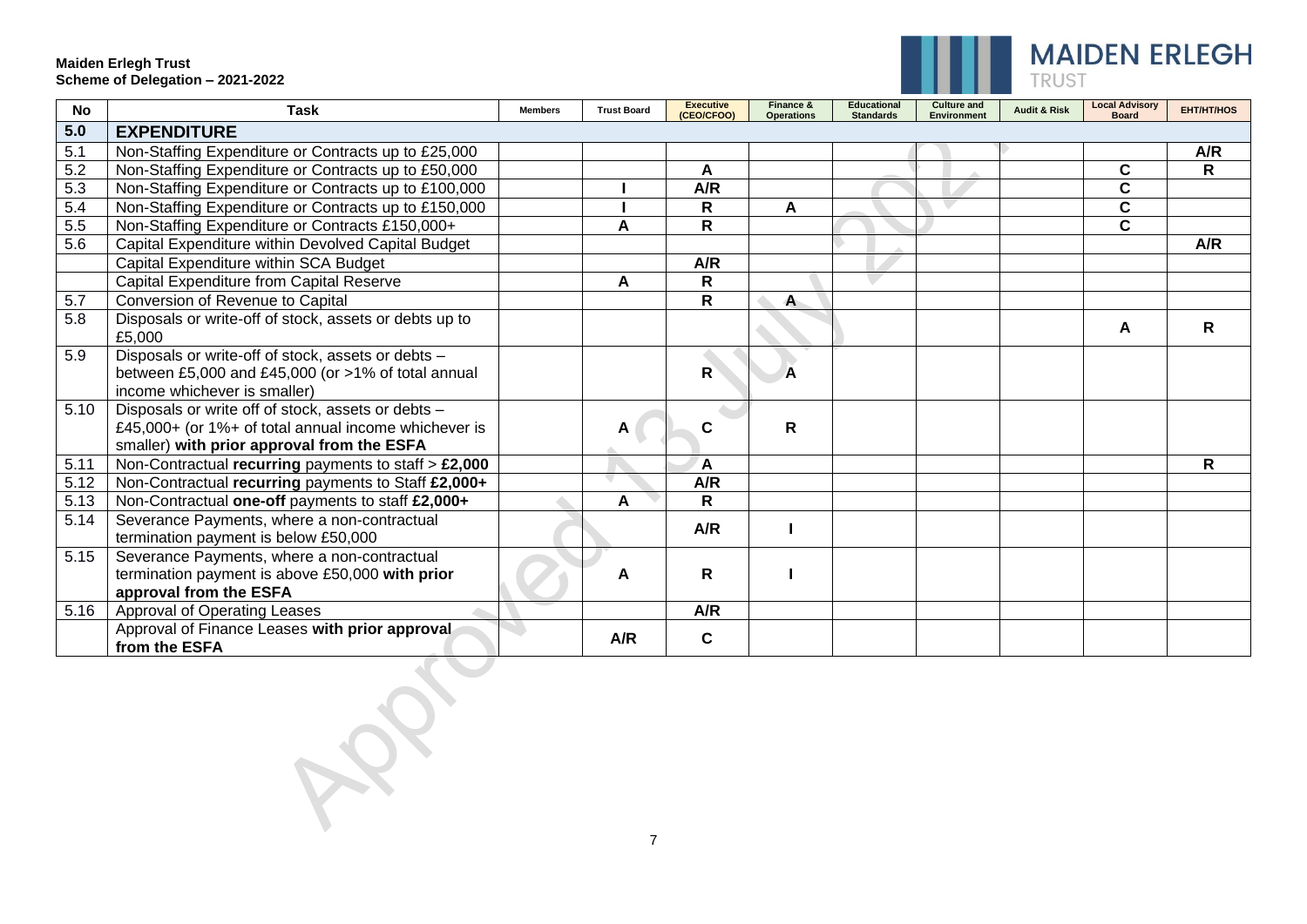

| <b>No</b> | Task                                               | Members | <b>Trust Board</b> | <b>Executive</b><br>(CEO/CFOO) | Finance &<br><b>Operations</b> | <b>Educational</b><br><b>Standards</b> | <b>Culture and</b><br><b>Environment</b> | <b>Audit &amp; Risk</b> | <b>Local Advisory</b><br><b>Board</b> | <b>EHT/HT/HOS</b> |
|-----------|----------------------------------------------------|---------|--------------------|--------------------------------|--------------------------------|----------------------------------------|------------------------------------------|-------------------------|---------------------------------------|-------------------|
| 6.0       | <b>FINANCIAL GOVERNANCE AND REPORTING</b>          |         |                    |                                |                                |                                        |                                          |                         |                                       |                   |
| 6.1       | Approve changes to Trust Banking arrangements      |         | A                  | R                              | ⌒<br>ι.                        |                                        |                                          |                         |                                       |                   |
| 6.2       | Approve changes to the Financial Procedures Manual |         |                    | R                              | A                              |                                        |                                          |                         |                                       |                   |
| 6.3       | Statutory Financial Returns to ESFA and DfE        |         | A                  | R                              |                                |                                        |                                          |                         |                                       |                   |
| 6.4       | Monthly Financial Report to Chair of Trust and     |         |                    | R                              |                                |                                        |                                          |                         |                                       |                   |
|           | <b>Trustees</b>                                    |         | A                  |                                |                                |                                        |                                          |                         |                                       |                   |
| 6.5       | Monthly Budget Monitoring                          |         |                    | R                              | A                              |                                        |                                          |                         |                                       |                   |
| 6.6       | Preparation of Annual Report and Accounts          |         |                    | R                              |                                |                                        |                                          | A                       |                                       |                   |
| 6.7       | Ensure appropriate insurance arrangements are in   |         |                    | R                              |                                |                                        |                                          |                         |                                       |                   |
|           | place                                              |         |                    |                                |                                |                                        |                                          |                         |                                       |                   |
| 6.8       | Authorisation of Annual Report and Accounts        |         | A                  |                                |                                |                                        |                                          | R                       |                                       |                   |

8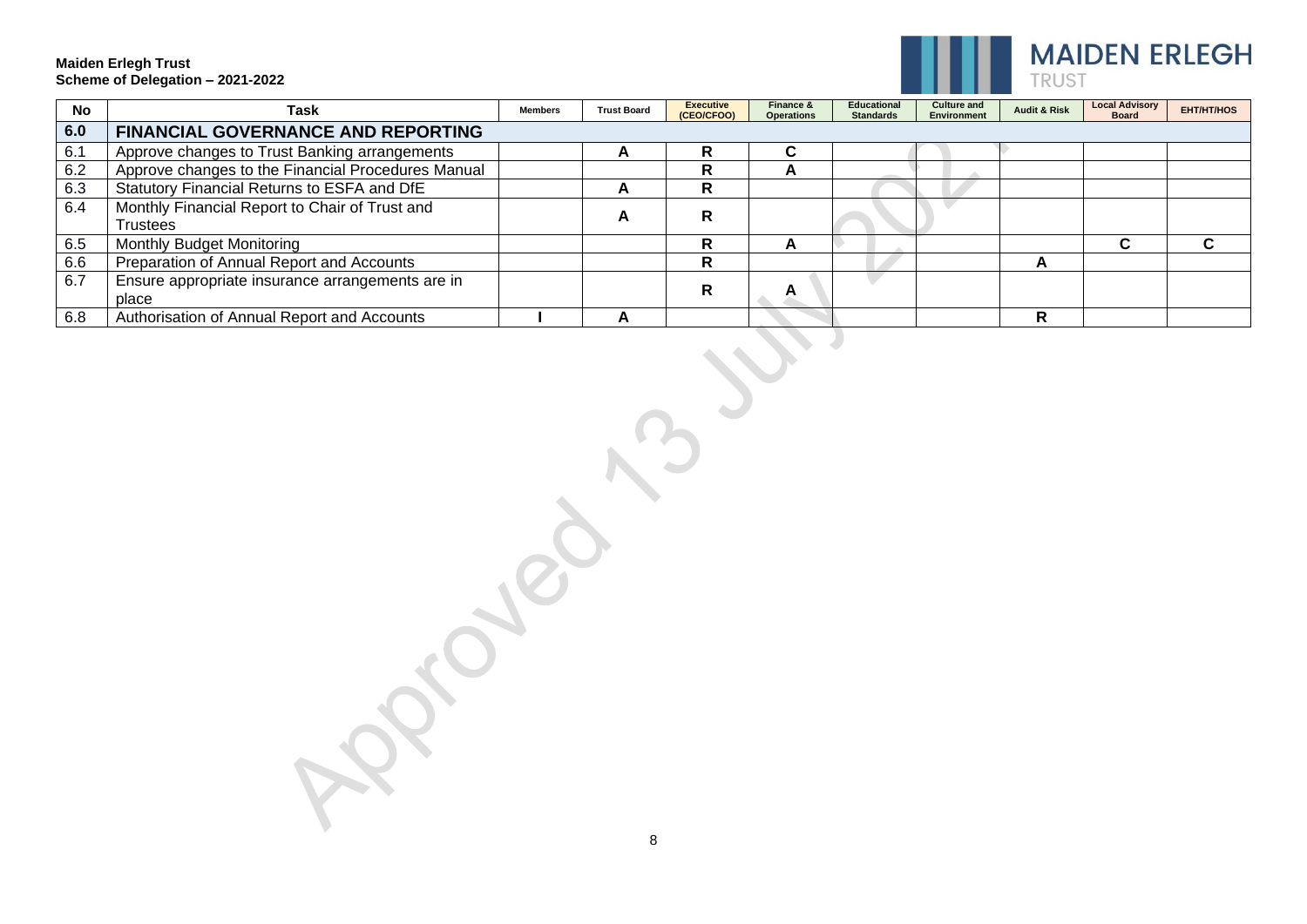▼



| <b>No</b> | <b>Task</b>                                                                                 | <b>Members</b> | <b>Trust Board</b> | <b>Executive</b><br>(CEO/CFOO) | Finance &<br><b>Operations</b> | <b>Educational</b><br><b>Standards</b> | <b>Culture and</b><br><b>Environment</b> | <b>Audit &amp; Risk</b> | <b>Local Advisory</b><br><b>Board</b> | <b>EHT/HT/HOS</b> |
|-----------|---------------------------------------------------------------------------------------------|----------------|--------------------|--------------------------------|--------------------------------|----------------------------------------|------------------------------------------|-------------------------|---------------------------------------|-------------------|
| 7.0       | <b>HR &amp; STAFFING</b>                                                                    |                |                    |                                |                                |                                        |                                          |                         |                                       |                   |
| 7.1       | Agree Academy Senior Leadership structure                                                   |                |                    | A/R                            |                                |                                        |                                          |                         | C                                     | $\mathbf c$       |
| 7.2       | Agree Academy Teaching Staff structure                                                      |                |                    | A                              |                                |                                        |                                          |                         | $\mathbf c$                           | R                 |
|           | Agree Academy Support Staff structure                                                       |                |                    | A                              |                                |                                        |                                          |                         | $\mathbf{C}$                          | R                 |
| 7.3       | Agree Central Services / School Improvement staffing<br>structure                           |                | A                  | $\mathsf{R}$                   |                                |                                        |                                          |                         |                                       |                   |
| 7.4       | Appointment of Chief Executive Officer                                                      |                | A/R                |                                |                                |                                        |                                          |                         |                                       |                   |
| 7.5       | Appointment of Chief Financial and Operations Officer                                       |                | A                  | $\overline{\mathsf{R}}$        |                                |                                        |                                          |                         |                                       |                   |
| 7.6       | Appointment of Director(s) / Executive Headteachers                                         |                | A/R                | C/I                            |                                |                                        |                                          |                         |                                       |                   |
| 7.7       | Appointment of Headteacher / Head of School                                                 |                | A/R                | C/I                            |                                |                                        |                                          |                         | C                                     |                   |
| 7.8       | Dismissal of Senior Staff (Head of School +)                                                |                | A/R                |                                |                                |                                        |                                          |                         |                                       |                   |
| 7.9       | Appointment of Academy Senior Leadership posts                                              |                |                    | A                              |                                |                                        |                                          |                         | $\mathbf{C}$                          | $\mathsf{R}$      |
| 7.10      | Appointment of Academy Teaching Staff within<br>approved structure                          |                |                    |                                |                                |                                        |                                          |                         |                                       | A/R               |
| 7.11      | Appointment of Academy Support Staff within<br>approved structure                           |                |                    |                                |                                |                                        |                                          |                         |                                       | A/R               |
| 7.12      | Appointment of Central Services Staff within approved<br>structure                          |                |                    | A/R                            |                                |                                        |                                          |                         |                                       |                   |
| 7.13      | Appointment of Trust Improvement Partner                                                    |                | A/R                |                                |                                |                                        |                                          |                         |                                       |                   |
| 7.14      | Appointment of Strategic Improvement Partners                                               |                |                    | A/R                            | $\mathbf{C}$                   | $\mathbf C$                            | $\mathbf{C}$                             | $\mathbf c$             |                                       |                   |
| 7.15      | Performance management and pay progression of the<br><b>Chief Executive Officer</b>         |                | A/R                |                                |                                |                                        |                                          |                         |                                       |                   |
| 7.16      | Performance management and pay progression of the<br>Chief Financial and Operations Officer |                |                    | A/R                            |                                |                                        |                                          |                         |                                       |                   |
| 7.17      | Performance management and pay progression of<br>Director(s) / Executive Headteachers       |                |                    | A/R                            |                                |                                        |                                          |                         |                                       |                   |
| 7.18      | Performance management and pay progression of<br>Headteacher / Head of School               |                |                    | A/R                            |                                |                                        |                                          |                         | $\mathbf{C}$                          |                   |
|           | Performance management and pay progression of<br><b>Central Services staff</b>              |                |                    | A/R                            |                                |                                        |                                          |                         |                                       |                   |
| 7.23      | Approve School Staff Pay Progression in line with<br><b>Terms of Reference</b>              |                |                    |                                |                                |                                        |                                          | A                       |                                       | $\mathsf{R}$      |
| 7.24      | Suspension of Chief Executive Officer                                                       |                | A/R                |                                |                                |                                        |                                          |                         |                                       |                   |
| 7.25      | Suspension of Chief Financial and Operations Officer                                        |                | A                  | $\mathsf R$                    |                                |                                        |                                          |                         |                                       |                   |
| 7.26      | Suspension of Director(s) / Executive Headteachers                                          |                | A                  | $\mathsf R$                    |                                |                                        |                                          |                         |                                       |                   |
| 7.27      | Suspension of Headteacher / Head of School                                                  |                | A                  | $\mathsf{R}$                   |                                |                                        |                                          |                         | C                                     |                   |
| 7.28      | <b>Suspension of Central Services staff</b>                                                 |                |                    | A/R                            |                                |                                        |                                          |                         |                                       |                   |
| 7.29      | <b>Suspension of Teaching Staff</b>                                                         |                |                    | $\mathbf C$                    |                                |                                        |                                          |                         | A                                     | R.                |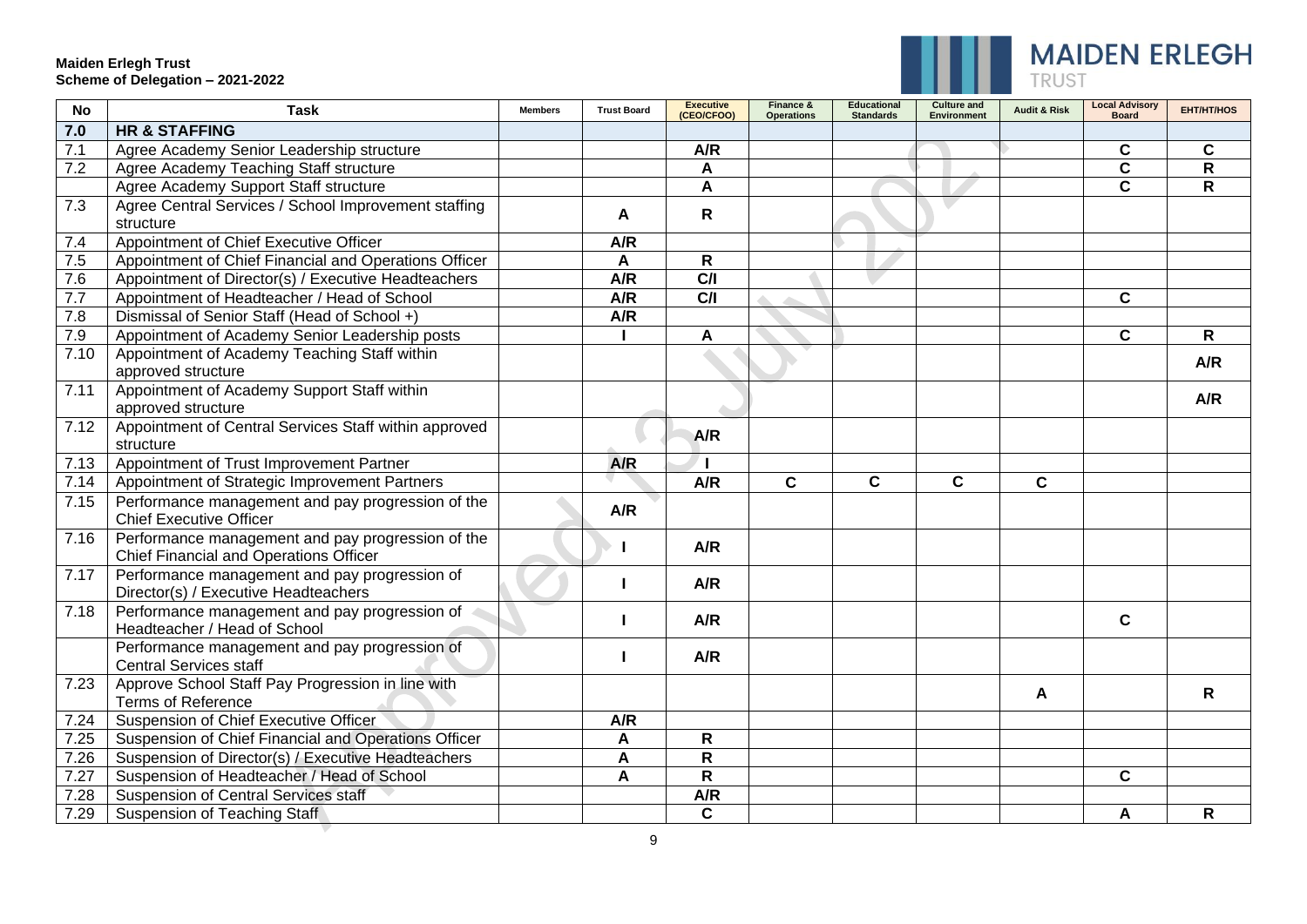

| 7.30 | <b>Suspension of Support Staff</b>                           |   |     |  |  |     |     |
|------|--------------------------------------------------------------|---|-----|--|--|-----|-----|
| 7.31 | Approve Staff Restructure programme                          |   |     |  |  | C/I | CЛ  |
| 7.32 | Approve Terms and Conditions Restructure                     |   |     |  |  |     |     |
| 7.33 | Approve Staff Redundancy (within ESFA prescribed<br>limits)  | − |     |  |  | C/I | CЛ  |
|      | Approve Staff Termination (within ESFA prescribed<br>limits) |   | A/R |  |  |     | C/I |
| 7.34 | Job Evaluation and role grading                              |   | A/R |  |  |     |     |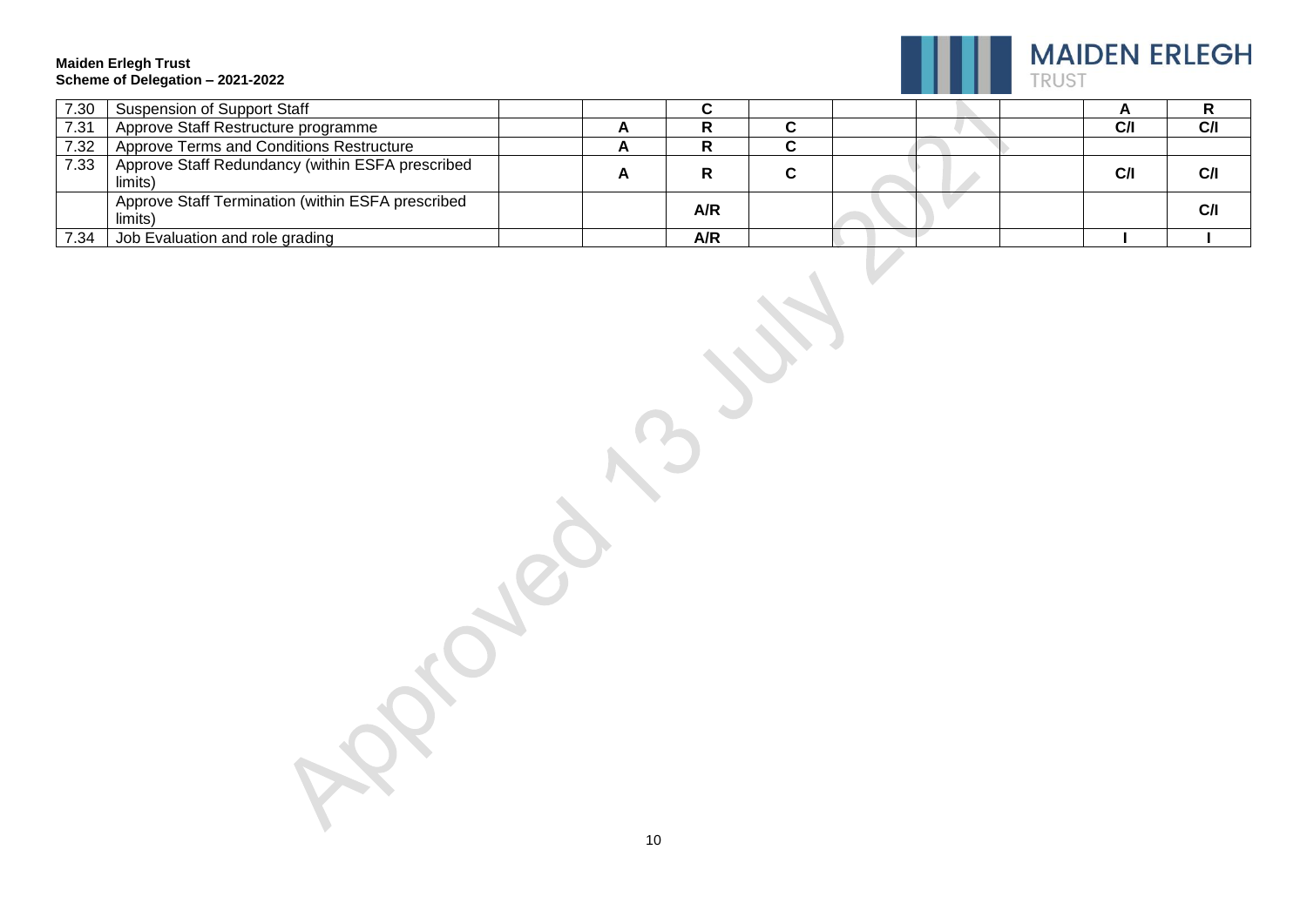

| <b>No</b> | Task                                  | <b>Members</b> | <b>Trust Board</b> | <b>Executive</b><br>(CEO/CFOO) | Finance &<br><b>Operations</b> | <b>Educational</b><br><b>Standards</b> | <b>Culture and</b><br>Environment | <b>Audit &amp; Risk</b> | <b>Local Advisory</b><br><b>Board</b> | <b>EHT/HT/HOS</b> |
|-----------|---------------------------------------|----------------|--------------------|--------------------------------|--------------------------------|----------------------------------------|-----------------------------------|-------------------------|---------------------------------------|-------------------|
| 8.0       | <b>POLICIES</b>                       |                |                    |                                |                                |                                        |                                   |                         |                                       |                   |
| 8.1       | <b>Approval of Statutory Policies</b> |                | <b>__</b>          |                                |                                |                                        | R                                 | œ                       |                                       |                   |
| 8.2       | Local Implementation of Policies      |                |                    |                                |                                |                                        |                                   |                         |                                       |                   |
| 8.3       | <b>Website Compliance</b>             |                |                    |                                |                                |                                        |                                   |                         |                                       |                   |
|           |                                       |                |                    |                                |                                |                                        |                                   |                         |                                       |                   |

| No  | Task                         | <b>Members</b> | <b>Trust Board</b> | <b>Executive</b><br>(CEO/CFOO) | Finance &<br><b>Operations</b> | <b>Educational</b><br><b>Standards</b> | <b>Culture and</b><br>Environment | <b>Audit &amp; Risk</b> | <b>Local Advisory</b><br><b>Board</b> | EHT/HT/HOS |
|-----|------------------------------|----------------|--------------------|--------------------------------|--------------------------------|----------------------------------------|-----------------------------------|-------------------------|---------------------------------------|------------|
| 9.0 | <b>APPEALS</b>               |                |                    |                                |                                |                                        |                                   |                         |                                       |            |
| 9.1 | Complaints Appeals (Stage 4) |                | A/R                |                                |                                |                                        |                                   |                         |                                       |            |
| 9.2 | Admissions Appeals           |                |                    | . .                            |                                |                                        |                                   |                         |                                       |            |
| 9.3 | <b>Exclusion Appeals</b>     |                | A/R                |                                |                                |                                        |                                   |                         |                                       |            |

11